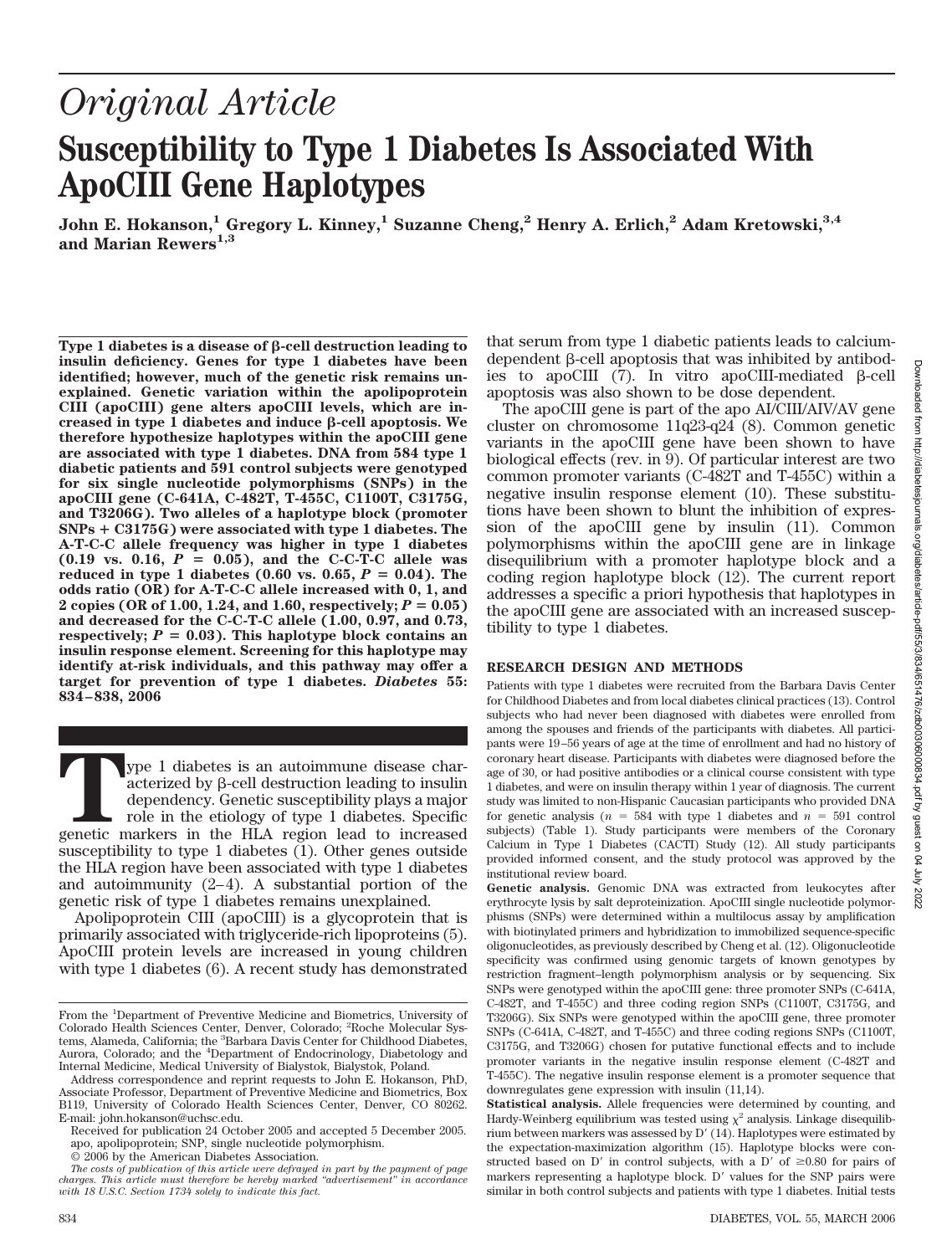| TABLE 1                                 |  |  |  |
|-----------------------------------------|--|--|--|
| Characteristics of the study population |  |  |  |

|                      | Type 1 diabetic<br>subjects | Control<br>subjects | P       |
|----------------------|-----------------------------|---------------------|---------|
| Age (years)          | 36.9                        | 40.0                | < 0.001 |
| $M/F$ (%)            | 44.8/55.2                   | 52.9/47.1           | < 0.01  |
| Age at diagnosis     |                             |                     |         |
| (vears)              | 13.2                        |                     |         |
| Duration of diabetes |                             |                     |         |
| (years)              | 23.6                        |                     |         |

of genotype and haplotype associations with case-control status used maximum likelihood estimations. The magnitude of significant associations was determined by odds ratios (OR) calculated from contingency tables. The influence of the number of copies of an allele (0, 1, or 2) on the presence of type 1 diabetes was assessed by trend tests. For each allele showing statistically significant trends, a cumulative OR and 95% CIs were calculated. Cumulative ORs represent the change in risk associated with the incremental increase in the number of alleles. The specific a priori hypothesis that haplotypes in the apoCIII gene are associated with type 1 diabetes was tested at an  $\alpha$ -level of 0.05 (two tailed).

## **RESULTS**

All genotype distributions for SNPs in the apoCIII gene were consistent with Hardy-Weinberg equilibrium. Allele frequencies in the control subjects were similar to what has been reported in other Caucasian populations (Table 2) (12,16). Allele frequencies for all three promoter SNPs were significantly greater in subjects with type 1 diabetes. There was no significant difference in allele frequencies between case and control subjects in the coding region SNPs in the apoCIII gene (Table 2).

Based on D', two overlapping haplotype blocks were defined (Fig. 1). One haplotype block consists of the 5 promoter SNPs and C3175G, whereas the second haplotype block consists of all three coding region SNPs. In this population, C3175G is in strong linkage disequilibrium with all SNPs and is therefore represented in both haplotype blocks.

Haplotype analyses indicate that within haplotype block 1, the A-T-C-C allele is significantly more common in subjects with type 1 diabetes compared with control subjects (haplotype allele frequency of 0.19 vs. 0.16 in case and control subjects, respectively;  $P = 0.05$ ) (Table 3). In contrast, the most common allele of this haplotype (C-C-T-C) is protective for type 1 diabetes (0.60 vs. 0.65,

TABLE 2

Allele frequencies for genetic markers in the apoCIII gene in type 1 diabetic and control subjects

| ApoCIII SNPs | Type 1 diabetic<br>subjects | Control<br>subjects | P         |
|--------------|-----------------------------|---------------------|-----------|
| C-641A       | $0.39 \pm 0.01$             | $0.35 \pm 0.01$     | 0.04      |
| C-482T       | $0.28 \pm 0.01$             | $0.24 \pm 0.01$     | 0.05      |
| T-455C       | $0.39 \pm 0.01$             | $0.35 \pm 0.01$     | 0.05      |
| C1100T       | $0.26 \pm 0.01$             | $0.25 \pm 0.01$     | <b>NS</b> |
| C3175G       | $0.09 \pm 0.01$             | $0.09 \pm 0.01$     | <b>NS</b> |
| T3206G       | $0.35 \pm 0.01$             | $0.35 \pm 0.01$     | <b>NS</b> |

Data are allele frequencies  $\pm$  SE.

respectively;  $P = 0.004$ ). Alleles of the 3' haplotype block showed no association with diabetes status (Table 4).

To determine the magnitude and nature of the association for the two alleles of haplotype block 1 with type 1 diabetes, individuals were assigned genotypes based on a probability of  $\geq 0.99$  of having a specific haplotype allele. In both patients with type 1 diabetes and control subjects, 98% of individuals were able to be assigned genotypes (571 of 584 for type 1 diabetes, and 578 of 591 for control subjects).

For the A-T-C-C allele, the OR significantly increased as the number of alleles increased (OR 1.00, 1.24, and 1.60 for 0, 1, and 2 copies, respectively;  $P = 0.05$ ) (Table 5). The overall cumulative OR for the A-T-C-C allele was 1.29 (1.01–1.65). The OR for the C-C-T-C allele decreased with the number of copies of this allele (1.00, 0.97, and 0.73 for 0, 1, and 2 copies, respectively;  $P = 0.03$ ). The overall cumulative OR for the C-C-T-C allele was 0.78 (0.62– 0.97). Homozygosity for the common C-C-T-C allele, compared with all other genotypes, was associated with a significant decrease in risk of type 1 diabetes (OR 0.75, 95% CI  $0.58 - 0.95$ ,  $P = 0.02$ ).

# **DISCUSSION**

Type 1 diabetes is, at least in part, genetically determined. The current study identified a haplotype block in the promoter region of the apoCIII gene that is associated with type 1 diabetes. The A-T-C-C allele of haplotype block 1 (SNPs C-641A, C-482T, T-455C, and C3175G) within the apoCIII gene is associated with a significant increase in type 1 diabetes. The risk of type 1 diabetes increases with

**IRE**  $\mathbf{5}$ ્ર Criton **TASSO** C.Ash 0.42 0.95 0.39 0.40  $0.40$ 

**FIG. 1. Schematic of the apoCIII gene and linkage disequilibrium between SNPs. Values represent Ds. Shaded areas denote haplotype blocks based on D values. The three promoter SNPs plus C3175G identify haplotype block 1, and the three coding region SNPs identify haplotype block 2. IRE, negative insulin response element in the promoter region of the apoCIII gene.**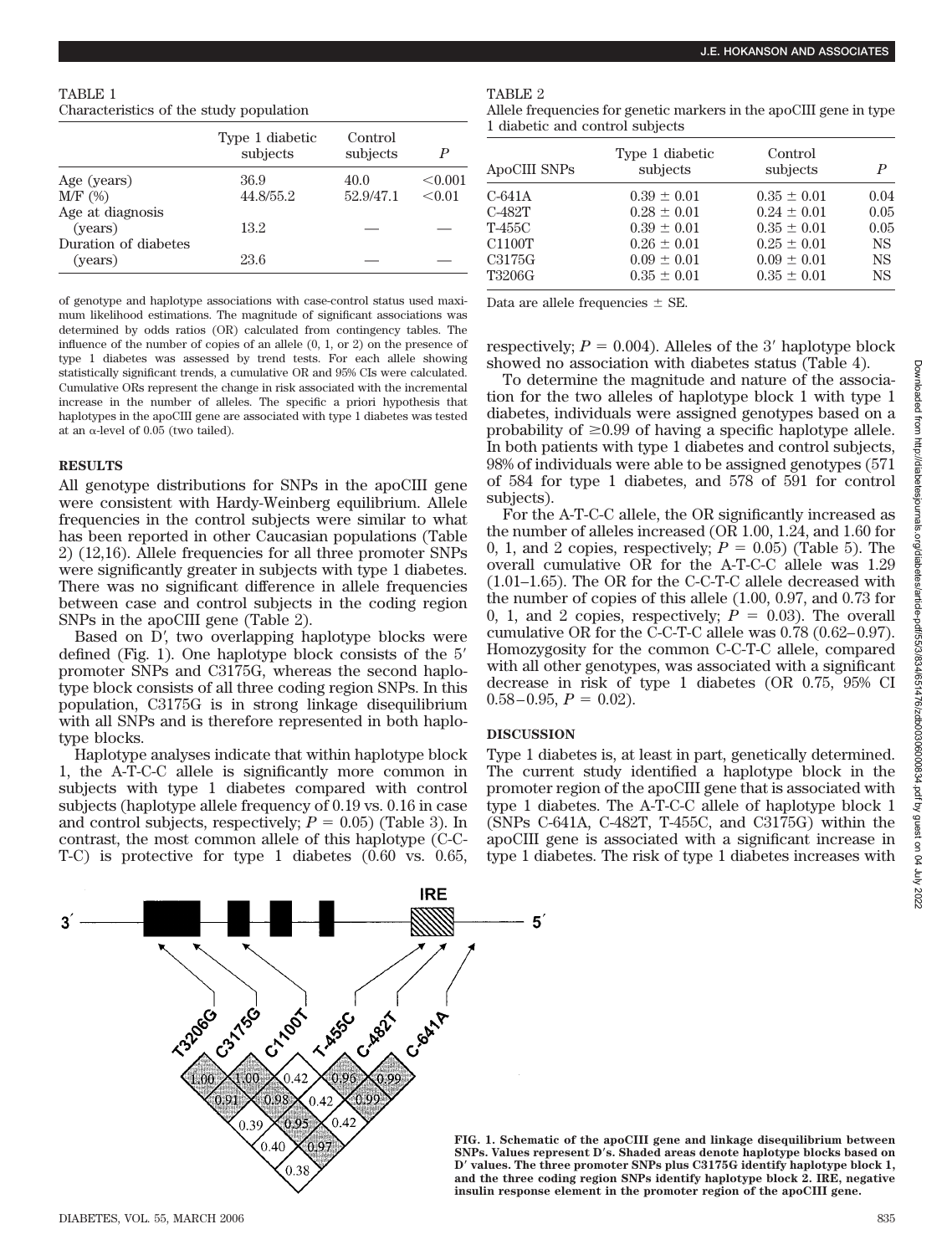#### TABLE 3

ApoCIII haplotype allele frequencies in type 1 diabetic and control subjects

| ApoCIII<br>haplotype block 1 | Type 1 diabetic<br>subjects | Control<br>subjects | $\boldsymbol{P}$ |
|------------------------------|-----------------------------|---------------------|------------------|
| $A-C-C-C$                    | 0.11                        | 0.11                | NS               |
| $A-C-C-G$                    | 0.004                       | 0.003               | <b>NS</b>        |
| $A-C-T-C$                    | 0.002                       | 0.002               | <b>NS</b>        |
| $A-C-T-G$                    |                             |                     | NS               |
| $A-T-C-C$                    | 0.19                        | 0.16                | 0.05             |
| $A-T-C-G$                    | 0.08                        | 0.08                | <b>NS</b>        |
| $A-T-T-C$                    | 0.006                       | 0.003               | NS               |
| $A-T-T-G$                    | 0.002                       |                     | <b>NS</b>        |
| $C-C-C-C$                    | 0.001                       |                     | <b>NS</b>        |
| $C-C-C-G$                    |                             |                     | <b>NS</b>        |
| $C-C-T-C$                    | 0.60                        | 0.65                | 0.04             |
| $C-C-T-G$                    | 0.0001                      | 0.001               | NS               |
| $C-T-C-C$                    |                             |                     | NS               |
| $C-T-C-G$                    | 0.002                       | 0.002               | <b>NS</b>        |
| $C-T-T-C$                    |                             |                     | <b>NS</b>        |
| $C-T-T-G$                    |                             |                     | <b>NS</b>        |

ApoCIII haplotype block 1: haplotype consists of C-641A, C-482T, T-455C, and C3175G listed in order  $(5'$  to 3').

the number of copies of this allele, with an overall cumulative OR of 1.29 (1.01–1.65). The most common allele (C-C-T-C) of this haplotype block is protective for type 1 diabetes. Homozygosity for this allele is associated with a 25% lower risk of type 1 diabetes.

Based on the current study, it is not possible to ascertain the functional genetic variant(s) within this haplotype block. It may be one of the SNPs used to identify this apoCIII haplotype, or it may be another genetic variant in linkage disequilibrium with this haplotype. The current study examined an a priori hypothesis that haplotypes *within* the apoCIII gene were associated with type 1 diabetes. This was based on previous studies demonstrating that apoCIII was elevated in patients with type 1 diabetes  $(6)$  and that apoCIII induced  $\beta$ -cell apoptosis  $(7)$ . Taking the results of the current study within the context of these previous reports, it is most likely the functional variant(s) responsible for this association is within the apoCIII gene.

Two of the promoter variants (C-482T and T-455C) are within a negative insulin response element (10). This region is known to regulate transcription of the apoCIII gene (17). Both of these substitutions attenuate the decrease in gene transcription associated with insulin (11). It is possible that one or both of these functional elements may account for this apoCIII haplotype being associated with type 1 diabetes. ApoCIII protein levels are increased in the plasma of patients with type 1 diabetes (6). ApoCIII has been shown to promote calcium-dependent pancreatic  $\beta$ -cell apoptosis (7). The attenuated ability of the negative insulin response element to reduce apoCIII gene expression because of either the apoCIII C-482T or T-455C variant would lead to greater apoCIII plasma levels. This could then lead to an increase in apoCIII-mediated  $\beta$ -cell destruction and stimulate the pathophysiological process leading to type 1 diabetes. This may promote a cycle of  $\beta$ -cell loss, decreased insulin secretion, and enhanced apoCIII production.

We propose a model of the etiology of type 1 diabetes in which the apoCIII gene may play an important role in progressive  $\beta$ -cell loss (Fig. 2). The current study demon-

## TABLE 4

ApoCIII 3' haplotype allele frequencies in type 1 diabetic and control subjects

| ApoCIII 3'<br>haplotype block | Type 1 diabetic<br>subjects | Control<br>subjects | P         |
|-------------------------------|-----------------------------|---------------------|-----------|
| $C-C-G$                       | 0.10                        | 0.12                | NS        |
| $C-C-T$                       | 0.64                        | 0.63                | NS        |
| $C-G-G$                       |                             | 0.001               | <b>NS</b> |
| $C-G-T$                       |                             |                     | <b>NS</b> |
| $T-C-G$                       | 0.15                        | 0.15                | <b>NS</b> |
| $T-C-T$                       | 0.02                        | 0.01                | <b>NS</b> |
| $T-G-G$                       | 0.09                        | 0.09                | NS        |
| $T - G - T$                   | 0.00001                     |                     | <b>NS</b> |

ApoCIII 3' haplotype block: haplotype consists of C1100T, C3175G, and T3206G listed in order  $(5'$  to  $3')$ .

strates that a haplotype block that includes genetic variants within the regulatory region of the apoCIII promoter is associated with type 1 diabetes. This leads to an increase in apoCIII levels and  $\beta$ -cell apoptosis. The reduction in  $\beta$ -cell number leads to a decrease in insulin and further increases in apoCIII through lack of attenuation of gene expression by the negative insulin response element. This cycle could continue until the  $\beta$ -cells fail to produce adequate insulin for glucose homeostasis, leading to the clinical manifestation of type 1 diabetes. It is also proposed that the negative insulin response element within the promoter region of the apoCIII gene may play an important role in propagating  $\beta$ -cell destruction in the context of other genetic factors that lead to decreased insulin and type 1 diabetes. This suggests that apoCIII levels would be increased prior to the onset of clinical type 1 diabetes and insulin deficiency. Thus, the modest level of susceptibility to type 1 diabetes associated with variations in the apoCIII gene observed in the current study may be moderate compared with the overall effect of the apoCIII gene negative insulin response element.

Direct in vivo effects of apoCIII promoter variants appear variable. To our knowledge, the impact of apoCIII haplotypes on apoCIII levels has not been investigated. Most studies have focused on the role of apoCIII in modulating lipids levels. ApoCIII C-482T was associated with lipids in some  $(18-20)$  but not all studies  $(21)$ . This promoter variant alters insulin and glucose response to an oral glucose load (22). ApoCIII T-455C was also related to insulin and glucose response to oral glucose (22). In

## TABLE 5

Risk estimates (ORs) and 95% CI for haplotype block 1 alleles associated with type 1 diabetes

|                       | OR.<br>$(95\% \text{ C})$ | $P$ value<br>(trend<br>test) | Cumulative<br>OR (95%) |
|-----------------------|---------------------------|------------------------------|------------------------|
| A-T-C-C allele        |                           |                              |                        |
| Reference (0 copies)  | 1                         | 0.05                         | $1.29(1.01-1.65)$      |
| Heterozygote (1 copy) | $1.24(0.95-1.61)$         |                              |                        |
| Homozygote (2 copies) | $1.60(0.75 - 3.56)$       |                              |                        |
| C-C-T-C allele        |                           |                              |                        |
| Reference (0 copies)  |                           | 0.03                         | $0.78(0.62 - 0.97)$    |
| Heterozygote (1 copy) | $0.97(0.67-1.43)$         |                              |                        |
| Homozygote (2 copies) | $0.73(0.49 - 1.08)$       |                              |                        |

Cumulative OR represents the overall risk associated with an incremental increase in the number of copies of the allele.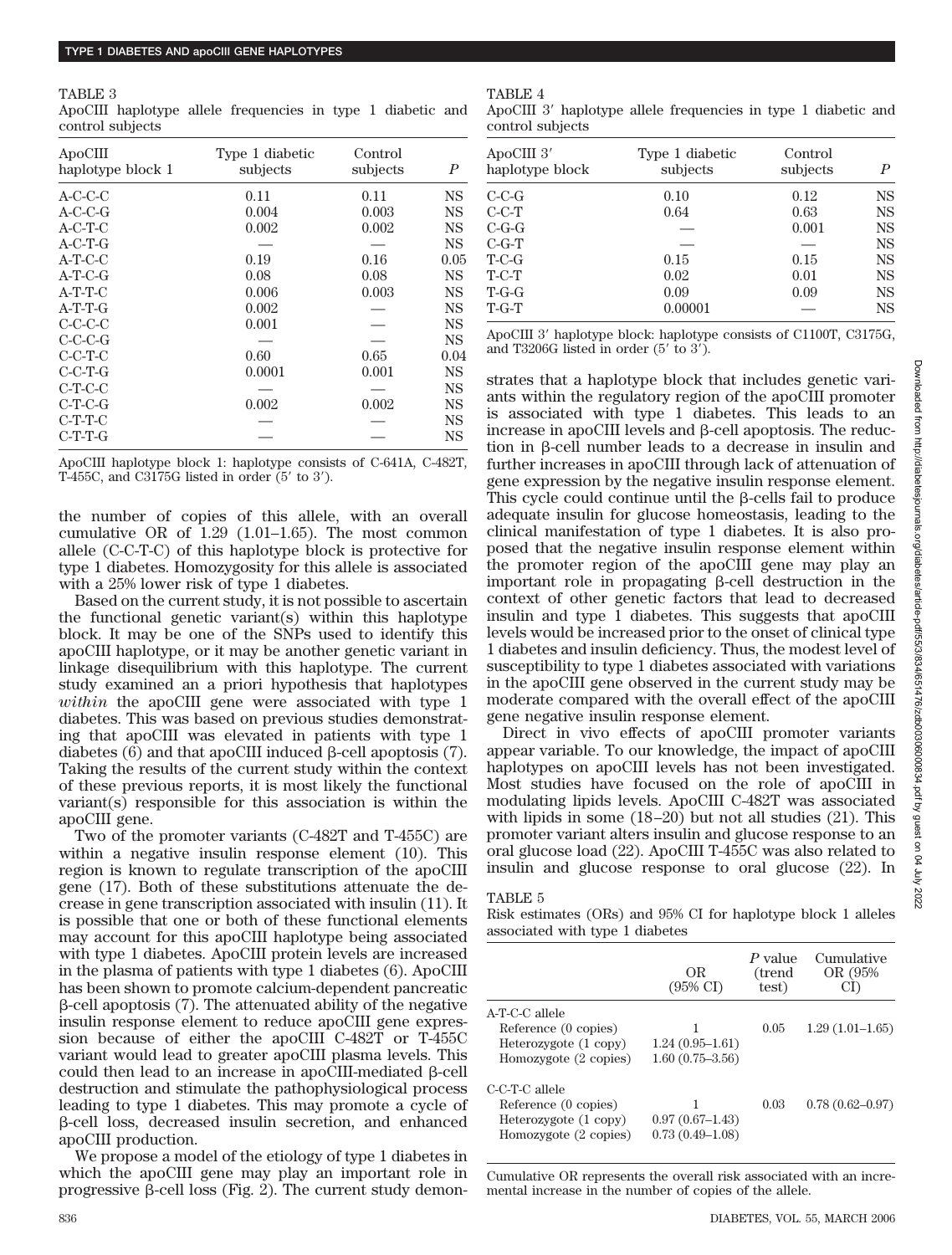

patients with long-standing type 1 diabetes (diabetes duration of  $\geq$ 18 years), apoCIII T-455C showed no relationship with apoCIII or lipid levels; however, apoCIII was related to lipid levels and  $HbA_{1c}$  (23). The impact of the promoter haplotype in the apoCIII gene on the initiation and early development of type 1 diabetes, or the development of autoantibodies, has not been previously studied.

Given the role of apoCIII on lipid levels, we considered the impact of ascertaining study participants free of coronary disease on the results of this study. The promoter SNPs in the high-risk haplotype attenuate the decrease in gene expression associated with insulin (11,14). This would lead to greater apoCIII levels and possibly lipid changes associated with an increase in coronary disease. Thus, the impact of excluding individuals with coronary disease, if any, would be to reduce the true magnitude of the association between this apoCIII haplotype and type 1 diabetes. In this study population, we did not observe any relationship between apoCIII haplotypes and subclinical coronary disease as measured by coronary calcium  $(P =$ 0.69).

Screening for this common apoCIII gene haplotype may be important in the prevention of type 1 diabetes in high-risk individuals. If the promoter variants within the insulin response element are indeed the functional elements, then early insulin therapy may help prevent the cycle of increased apoCIII levels,  $\beta$ -cell apoptosis, decreased insulin secretion, more apoCIII, and further  $\beta$ -cell destruction that ultimately leads to clinical disease. This pathophysiological process may represent an important target for early intervention in the prevention of type 1 diabetes.

Genetic susceptibility to type 1 diabetes has been clearly linked to the HLA-DR3/4 (1). The current study population has not yet been characterized with respect to HLA type. The apoCIII gene may act independently or perhaps synergistically with respect to HLA type. ApoCIII may be an important factor stimulating  $\beta$ -cell destruction irrespective of the mechanism of initial reduction in insulin secretion.

The current study examined a specific a priori hypothesis that haplotypes in the apoCIII gene are associated with type 1 diabetes. A common apoCIII haplotype block in the promoter region of the apoCIII gene is associated with type 1 diabetes. Independent replication of this finding will be important. Two substitutions of this haplotype block are within a negative insulin response element. This apoCIII gene haplotype block is associated with susceptibility to type 1 diabetes and may represent an

**FIG. 2. Proposed model of the etiology of type 1 diabetes. ApoCIII** gene variants may act directly by apoCIII-mediated  $\beta$ -cell destruc**tion. The apoCIII gene may also represent a secondary factor in** promoting  $\beta$ -cell destruction associated with decreased insulin **through the negative insulin response element (IRE) within the apoCIII gene promoter.**

important genetic marker for the early pathophysiological process that leads to type 1 diabetes.

## **ACKNOWLEDGMENTS**

This study were funded by the National Institutes of Health, National Heart, Lung, and Blood Institute (HL61753 to M.R.).

### **REFERENCES**

- 1. Noble JA, Valdes AM, Cook M, Klitz W, Thomson G, Erlich HA: The role of HLA class II genes in insulin-dependent diabetes mellitus: molecular analysis of 180 Caucasian, multiplex families. *Am J Hum Genet* 59:1134 – 1148, 1996
- 2. Steck AK, Bugawan TL, Valdes AM, Emery LM, Blair A, Norris JM, Redondo MJ, Babu SR, Erlich HA, Eisenbarth GS, Rewers MJ: Association of non-HLA genes with type 1 diabetes autoimmunity. *Diabetes* 54:2482– 2486, 2005
- 3. Bell GI, Horita S, Karam JH: A polymorphic locus near the human insulin gene is associated with insulin-dependent diabetes mellitus. *Diabetes* 33:176 –183, 1984
- 4. Klitz W, Bugawan TL, Panelo A, Solfelix CM, Buzzetti R, Pozzilli P, Steiner L, Alejandrino M, Erlich HA: Association of CTLA-4 variation with type I diabetes in Filipinos. *Immunogenetics* 54:310 –313, 2002
- 5. Carlson LA, Ballantyne D: Changing relative proportions of apolipoproteins CII and CIII of very low density lipoproteins in hypertriglyceridaemia. *Atherosclerosis* 23:563–568, 1976
- 6. Blackett P, Sarale DC, Fesmire J, Harmon J, Weech P, Alaupovic P: Plasma apolipoprotein C-III levels in children with type I diabetes. *South Med J* 81:469 – 473, 1988
- 7. Juntti-Berggren L, Refai E, Appelskog I, Andersson M, Imreh G, Dekki N, Uhles S, Yu L, Griffiths WJ, Zaitsev S, Leibiger I, Yang SN, Olivecrona G, Jornvall H, Berggren PO: Apolipoprotein CIII promotes Ca2+-dependent beta cell death in type 1 diabetes. Proc Natl Acad Sci U S A 101:10090-10094, 2004
- 8. Protter AA, Levy-Wilson B, Miller J, Bencen G, White T, Seilhamer JJ: Isolation and sequence analysis of the human apolipoprotein CIII gene and the intergenic region between the apo AI and apo CIII genes. *DNA* 3:449 – 456, 1984
- 9. Groenendijk M, Cantor RM, De Bruin TW, Dallinga-Thie GM: The apoAI-CIII-AIV gene cluster. *Atherosclerosis* 157:1–11, 2001
- 10. Dammerman M, Sandkuijl LA, Halaas JL, Chung W, Breslow JL: An apolipoprotein CIII haplotype protective against hypertriglyceridemia is specified by promoter and 3' untranslated region polymorphisms. Proc *Natl Acad SciUSA* 90:4562– 4566, 1993
- 11. Li WW, Dammerman MM, Smith JD, Metzger S, Breslow JL, Leff T: Common genetic variation in the promoter of the human apo CIII gene abolishes regulation by insulin and may contribute to hypertriglyceridemia. *J Clin Invest* 96:2601–2605, 1995
- 12. Cheng S, Grow MA, Pallaud C, Klitz W, Erlich HA, Visvikis S, Chen JJ, Pullinger CR, Malloy MJ, Siest G, Kane JP: A multilocus genotyping assay for candidate markers of cardiovascular disease risk. *Genome Res* 9:936 – 949, 1999
- 13. Dabelea D, Kinney G, Snell-Bergeon JK, Hokanson JE, Eckel RH, Ehrlich J, Garg S, Hamman RF, Rewers M: Effect of type 1 diabetes on the gender difference in coronary artery calcification: a role for insulin resistance?